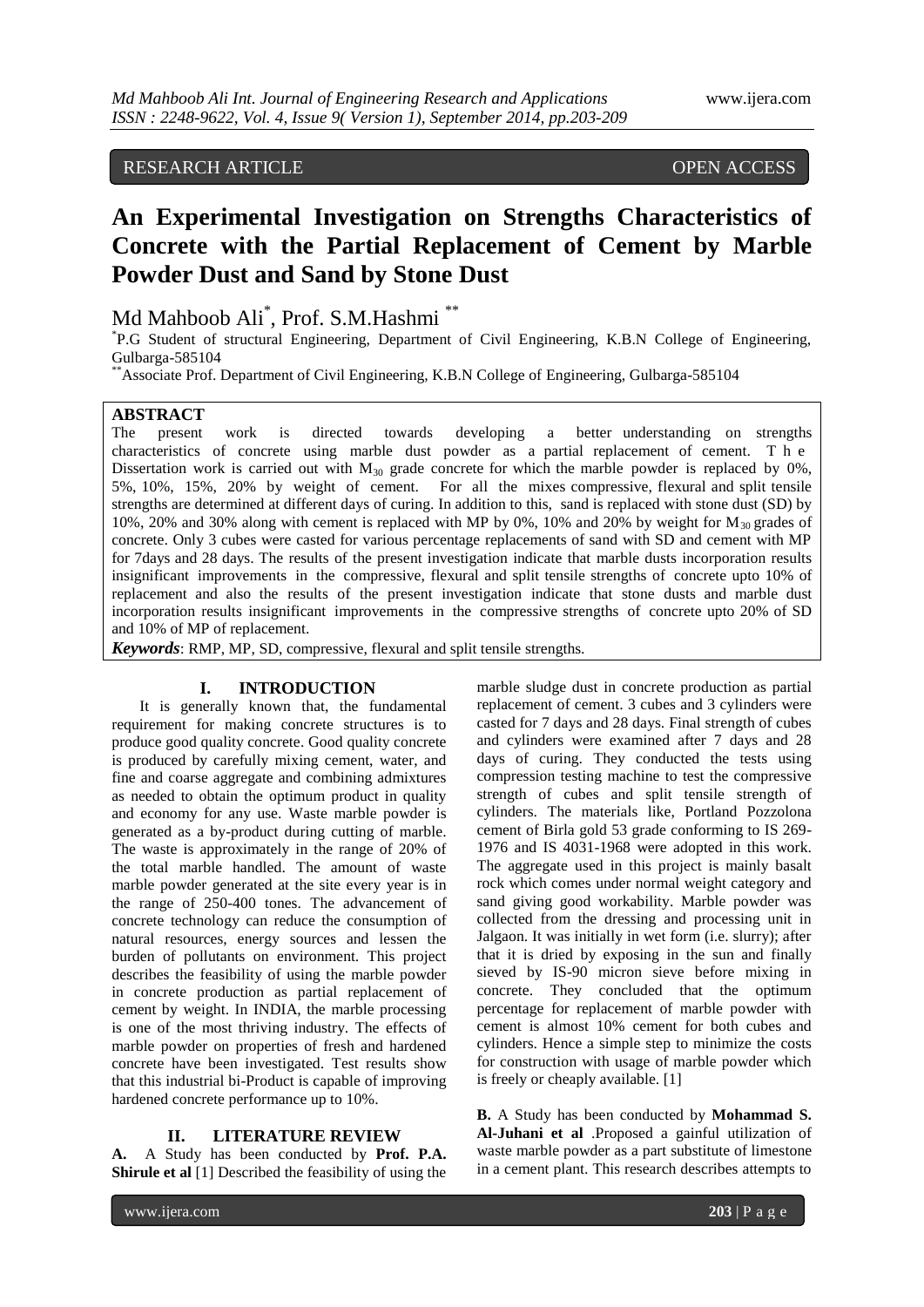define the compositions of waste-based mixtures and the corresponding processing conditions suitable to the production powder based cements. Also, this study assesses the properties of the final product after incorporating waste marble powder, Waste Marble Powder specimens. The raw material was provided by a local company and then these materials were milled and sieved through 75μm sieve size and conducted tests on Sieve analysis, compressive test. In conclusion, it was found that the Waste Marble specimens were found to contain the expected cementitious phases and a good agreement was obtained between the characterizations techniques used. Test results show that this WMP based cement is capable of improving hardened concrete performance up to 16%, enhancing fresh concrete behaviour. [2]

**C. V.M shelke Prof. P.Y.pawde et al** To study the influence of partial replacement of cement with marble powder, and to compare it with the compressive strength of ordinary M30 concrete. and also trying to find the percentage of marble powder & silica fume replaced in concrete that makes the strength of the concrete maximum. Now a day's marble powder has become a pollutant. So, by partially replacing cement with marble powder, and proposing a method that can be of great use in reducing pollution to a great extent. In this investigation a series of compression tests were conducted on 150mm, cube and 150mm x 300mm, cylindrical specimens using a modified test method that gave the complete compressive strength, using silica fume of constant 8% with and without marble powder of volume fractions 0, 8, 12, & 16% on Ordinary Portland cement concrete. [3]

**D.** A Study has been conducted by **Hanifi Binici et al (2007)** found that marble dust concrete has higher compressive strength than that of the corresponding lime stone dust concrete having equal w/c and mix proportion. The results indicated that the Marble dust concrete would probably have lower water permeability than the lime stone concrete. Typically**,** concrete made with marble dust obtained during polishing and cutting of marble in factories will attain higher strength than conventional concrete for 28 days curing period**.** Marble waste concrete is also expected to be equally durable compared to conventional concrete. Marble waste when used in concrete increases the amount of water required to produce given slump, this may be due to increased surface area in dust compared to sand. The overall workability value of marble dust concrete is less compared to conventional concrete. [4]

**Points Observed from the Literature Review:** The optimum percentage for replacement of marble

powder with cement and it is almost 10% cement for both cubes and cylinders and a simple step to minimize the costs for construction with usage of marble powder which is freely or cheaply available. Waste marble powder based cement is capable of improving hardened concrete performance up to 16%, enhancing fresh concrete behaviour.

## **III. EXPERIMENTAL PROGRAMME A. Materials**

**Cement:** Ultra-tech (OPC 53 grade) cement from a single batch is used throughout the course of project work. The properties of the cement used are shown in the Table 1 below.

| Sl. No. | <b>Properties</b>                                                     | <b>Chart</b><br><b>Result</b> |
|---------|-----------------------------------------------------------------------|-------------------------------|
| 1.      | Specific Gravity                                                      | 3.10                          |
| 2.      | Setting time in minutes<br>Initial setting time<br>Final setting time | 130min.<br>195min.            |
| 3.      | Soundness: By-Le<br>Chatrlier                                         | 0.5 <sub>mm</sub>             |
| 4.      | Normal consistency                                                    | 29.7%                         |
| 5.      | Compressive Strength<br>28 days                                       | 71.3Mpa                       |

Table 1: Physical properties of OPC

**Fine Aggregate**: The source for fine aggregate used is from natural river bed, the details regarding test conducted on it are as given in table 2 and table 3 below.

Table 2: Sieve analysis of fine aggregate

| LS.<br><b>Sieve</b><br>size in<br>mm | W<br>eig<br>ht<br>ret<br>ai<br>ne<br>d<br>(g<br>m) | Cor<br>recti<br>on | Cor<br>rect<br>ed<br>wei<br>ght | Cum<br>ulativ<br>e wt<br>retai<br>ned | $_{\rm Cum}$<br>ulativ<br>e<br>perce<br>ntage<br>wt.<br>retai<br>ned | Cu<br>mul<br>ativ<br>$e\%$<br>pas<br>sing |
|--------------------------------------|----------------------------------------------------|--------------------|---------------------------------|---------------------------------------|----------------------------------------------------------------------|-------------------------------------------|
| 4.75                                 | 25                                                 | $+0.5$             | 25.5                            | 25.5                                  | 2.55                                                                 | 97.4<br>5                                 |
| 2.36                                 | 29                                                 | $+0.5$<br>8        | 29.5<br>8                       | 55.08                                 | 5.508                                                                | 94.5<br>0                                 |
| 1.18                                 | 20<br>9                                            | $+4.1$<br>8        | 213.<br>18                      | 268.2<br>6                            | 26.82<br>6                                                           | 73.1<br>8                                 |
| $600\mu$                             | 31<br>7                                            | $+6.3$<br>4        | 323.<br>34                      | 591.6<br>0                            | 59.16                                                                | 40.8<br>4                                 |
| $300\mu$                             | 35<br>$\overline{0}$                               | $+7.0$             | 357                             | 948.6<br>0                            | 94.86                                                                | 5.16                                      |
| $150\mu$                             | 50                                                 | $+1.0$             | 51.0                            | 999.6                                 | 99.96                                                                | 0.04                                      |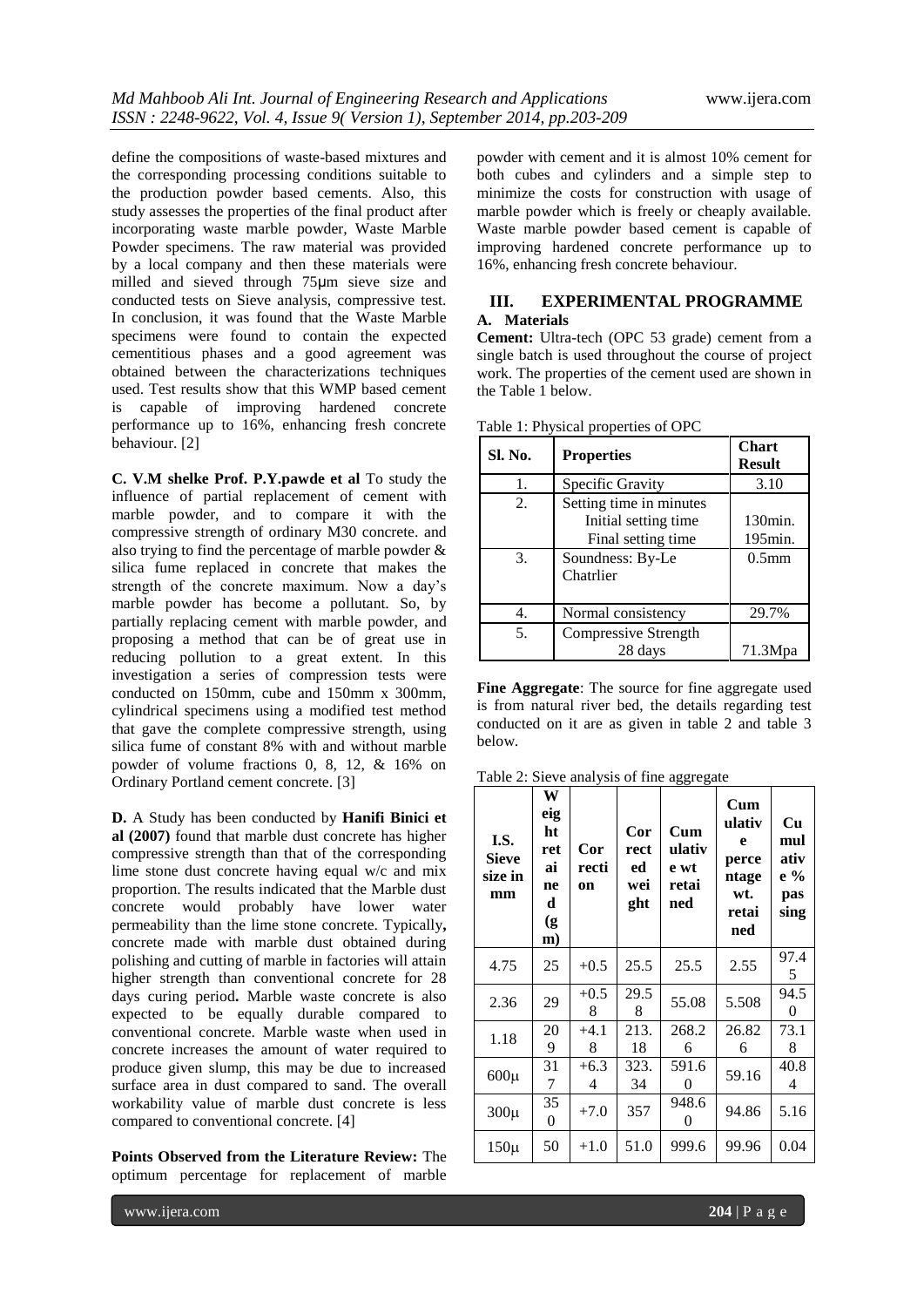| <b>Fineness modulus of</b><br>fine agg | Cumulative % wt<br>retained / 100 |
|----------------------------------------|-----------------------------------|
| Fineness modulus                       | 288.86/100=2.88                   |
| Specific gravity                       | 2.64                              |
| Water absorption                       | 1%                                |
| Silt or clay content                   | 0.5%                              |
| <b>Bulk</b> density                    | 1700 kg/m <sup>3</sup>            |
| Grading                                | well graded (zone II)             |

**Coarse Aggregate (C.A):** The coarse aggregate used in this investigation is 20mm down size crushed aggregate and angular in shape. the details regarding test conducted on it are as given in table 4 and table 5 below.

| IS.<br><b>Sieve</b><br>Size(<br>mm) | Weigh<br>retaine<br>$d$ (gm) | Cumul<br>ative<br>wt<br>retaine<br>d | Cumulati<br>ve<br>percentag<br>e wt<br>retained | <b>Cumulat</b><br>ive %<br>passing |
|-------------------------------------|------------------------------|--------------------------------------|-------------------------------------------------|------------------------------------|
| 63                                  | 0                            | 0                                    |                                                 | 100                                |
| 40                                  | 0                            | 0                                    | 0                                               | 100                                |
| 20                                  | 2000                         | 2000                                 | 20                                              | 80                                 |
| 12.5                                | 7580                         | 9580                                 | 95.80                                           | 4.20                               |
| 10.0                                | 220                          | 9800                                 | 98.0                                            | 2.0                                |
| 8                                   | 120                          | 9920                                 | 99.20                                           | 0.8                                |
| 6.3                                 | 40                           | 9960                                 | 99.60                                           | 0.4                                |
| 4.75                                | 20                           | 9980                                 | 99.80                                           | 0.2                                |
| Pan                                 | 20                           | 10000                                |                                                 |                                    |

Table 5: Properties of Coarse Aggregate

| <b>Fineness modulus of</b> | Cumulative % wt        |
|----------------------------|------------------------|
| coarse agg                 | retained / 100         |
| Fineness modulus           | $512.40/100 = 5.12$    |
| Specific gravity           | 2.72                   |
| Water absorption           | 0.5%                   |
| <b>Impact Value</b>        | 11.76%                 |
| <b>Bulk</b> density        | 1440 kg/m <sup>3</sup> |

**Marble dust:** Marble dust which is used in laboratory investigation was obtained during polishing and cutting of marble in factories.

|  | Table 6: Properties of marble dust |  |  |  |
|--|------------------------------------|--|--|--|
|--|------------------------------------|--|--|--|

| Sl. No. | <b>Test performed</b> | <b>Results</b> |
|---------|-----------------------|----------------|
|         | Specific gravity      | 2.62           |
| 2.      | Moisture content      | 1.5%           |
| 3.      | Water absorption      | 2%             |
|         | <b>Bulk</b> density   | 1480           |
| 5.      | Grading               | Zone II        |
| б.      | Fineness modulus      | 2.68           |

| Table 7: Chemical composition of Marble dust |  |
|----------------------------------------------|--|
|----------------------------------------------|--|

| <b>Constituent</b> | Marble dust $(\% )$ |
|--------------------|---------------------|
| SiO                | 62.48               |
| Al O               | 18.72               |
| Fe O<br>3          | 06.54               |
| CaO                | 04.83               |
| MgO                | 2.56                |
| Na O               | Nil                 |
| KO                 | 03.18               |
| TiO                | 01.21               |
| Loss of ignition   | 00.48               |

**Stone dust**: It is the residue material which is the extraction of basalt rocks to form the fine particles less than 4.75mm through the IS sieve. Locally available stone dust was used in the present study for replacement of fine aggregate (sand).Different test such as sieve analysis values in Table 8 and different properties carried out in laboratory for stone dust are shown in Table 9.

Table 8: Sieve analysis of Stone Dust

| I.S.<br><b>Sie</b><br>ve<br>size<br>$\mathbf{m}$<br>m | Wt<br>reta<br>ine<br>d<br>(g <sub>m</sub> ) | Corre<br>ction | Corr<br>ected<br>weig<br>ht | Cu<br>mul<br>ativ<br>e wt<br>reta<br>ined | Cum<br>ulativ<br>$e \ \%$<br>wt.<br>retai<br>ned | $_{\rm Cum}$<br>ulati<br>ve %<br>passi<br>ng |
|-------------------------------------------------------|---------------------------------------------|----------------|-----------------------------|-------------------------------------------|--------------------------------------------------|----------------------------------------------|
| 4.7<br>5                                              | 27                                          | $+0.48$        | 27.48                       | 27.4<br>82                                | 2.748                                            | 97.25<br>2                                   |
| 2.3<br>6                                              | 30                                          | $+0.54$        | 30.54                       | 58.0<br>22                                | 5.802                                            | 94.19<br>8                                   |
| 1.1<br>8                                              | 212                                         | $+3.81$        | 215.8                       | 273.<br>83                                | 27.38<br>3                                       | 72.61                                        |
| 600<br>μ                                              | 313                                         | $+5.63$        | 318.6                       | 592.<br>47                                | 59.24<br>7                                       | 40.75<br>3                                   |
| 300<br>μ                                              | 340                                         | $+6.12$        | 346.1                       | 938.<br>59                                | 93.83<br>9                                       | 6.141                                        |
| 150<br>μ                                              | 60                                          | $+1.08$        | 61.08                       | 999.<br>67                                | 99.96                                            | 0.033                                        |

|  | Table 9: Properties of Stone Dust |  |  |
|--|-----------------------------------|--|--|
|--|-----------------------------------|--|--|

| <b>Fineness modulus of</b><br>fine agg | Cumulative % wt<br>retained / 100 |
|----------------------------------------|-----------------------------------|
| Fineness modulus                       | 310.994/100=3.109                 |
| Specific gravity                       | 2.67                              |
| Water absorption                       | $1\%$                             |
| Silt or clay content                   | 0.5%                              |
| <b>Bulk density</b>                    | $1500 \text{ kg/m}^3$             |
| Grading                                | well graded (zone II)             |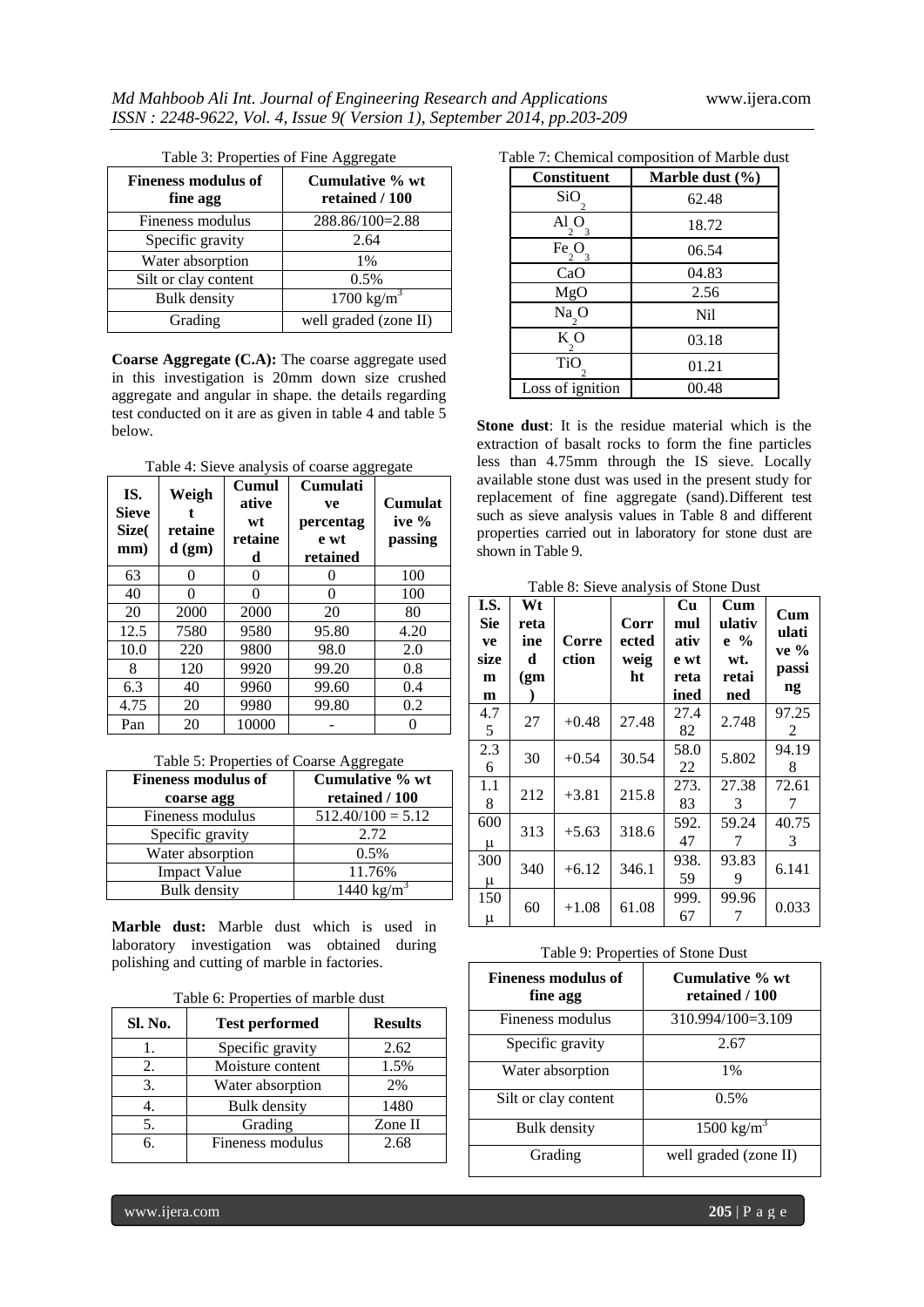**Water:** Water used for mixing should be free from injurious amount of deleterious materials. Potable water is generally considered satisfactory for mixing. In the present work potable tap water was used.

#### **B. Casting and Curing of Control Specimen**

For each mix three cubes of 150mm x 150mm x 150mmin size, three cylinders of 150mm diameter and 300m height and three prisms of 100mm x 100 x 500mm were cast using steel moulds. The caste specimens were kept in ambient temperature for 24 hours. After 24 hours they were demoulded and placed in water for curing. Cubes are used to determine the compressive strength of concrete for 7 days and 28 days. Three cylinder were used to determine the split tensile strength of concrete for 28 days. Three prisms<br>were used to determine the Flexural strength of determine the Flexural strength of concrete for 28 days by two point bending test with a supporting span of 133.33mm, using universal testing machine of capacity 1000kN.

## **IV. RESULTS & DISCUSSION**

**Tests for Compressive Strength:** The compressive strength of concrete for cubes, all mixes at 7 and 28 days of curing is presented in table 11. Only 3 cubes were casted for various percentage replacements of cement by MP. The result shows that the Compressive strength increased with addition of waste marble powder up to 10% replace by weight of cement and further any addition of waste marble powder the compressive strength decreases. The initial strength gradually decreases from 15%. At 10% there is 10.05% increase in initial compressive strength for 7 days and there is 14.14% increase in initial compressive strength for 28 days .In case of RMP 10%, the 7 day strength is found to be 30.447 N/mm<sup>2</sup> this is 68% of 28 days of curing strength. It is represented in Figure 1 which shows the Comparison and Effect of curing on compressive strength of  $M_{30}$ Grade of RMP.

**Tests for split tensile strength:** The split tensile strength of concrete for cylinders, all mixes at 28 days of curing is presented in table 12.Only 3 cylinders were casted for various percentage replacements of cement by MP. The Split Tensile strength of Cylinders are increased with addition of waste marble powder up to 10% replace by weight of cement and further any addition of waste marble powder the Split Tensile strength decreases. At 10% there is 19.61% increase in initial split tensile strength for 28 days. It is represented in Figure 2 which shows the Effect of curing on split tensile strength of  $M_{30}$  Grade of RMP

**Tests for Flexural Strength**: The flexural strength of concrete for prisms, all mixes at 28 days of curing is presented in table 13. Only 3 prisms were casted for

various percentage replacements of cement by MP. The flexure strength of prisms are increased with addition of waste marble powder up to 10% replace by weight of cement and further any addition of waste marble powder the flexural strength decreases. At 10% there is 10.73% increase in initial flexure strength. It is represented in Figure 3 which shows the Effect of curing on Flexural strength of  $M_{30}$ Grade of RMP.

**Tests for Compressive strength of Concrete using MP and SD Replacements:** The compressive strength of concrete for cubes, all mixes at 7 and 28 days of curing is presented in table 14-16. Only 3 cubes were casted for various percentage replacements of sand with SD and cement with MP. At 20% SD and 10% MP there is 16.47% increase in initial compressive strength for 7 days. At 20% SD and 10% MP there is 15.23% increase in initial compressive strength for 28 days. It is represented in Figure 4-6 which shows the Comparison and Effect of curing on compressive strength of  $M_{30}$  Grade.

#### **Workability Characteristics Slump Cone Test**

The slump cone is cleaned and the inside surface of the cone is oiled thoroughly. It is then placed on a level surface and placing the slump cone inside the sheet metal cylindrical pot of the consistometer. The concrete is then filled into the cone in four layers. Each layer is tamped 25 times with standard 16 mm tamping rod. After filling the cone completely, the initial height of the cone is noted, and then the cone is lifted without disturbing it. Final reading corresponding to the decrease in height of the centre of the slumped concrete is noted down as shown in Graph 1.

#### **Compaction Factor Test**

The degree of compaction, called the compaction factor, is measured by the density ratio i.e., the ratio of the density actually achieved in the test to the density of the same concrete fully compacted. Results shown in table 10 and Graph 2

Table 10: Results of Slump Cone Test and Compaction Factor Test

| Specimen type for<br>M <sub>30</sub> grade concrete | <b>Slump</b><br>(mm) | <b>Compaction Factor</b> |
|-----------------------------------------------------|----------------------|--------------------------|
| 0%                                                  | 56                   | 0.89                     |
| <b>5% RMP</b>                                       | 55                   | 0.86                     |
| 10% RMP                                             | 54                   | 0.854                    |
| 15% RMP                                             | 46                   | 0.842                    |
| 20% RMP                                             | 44                   | 0.822                    |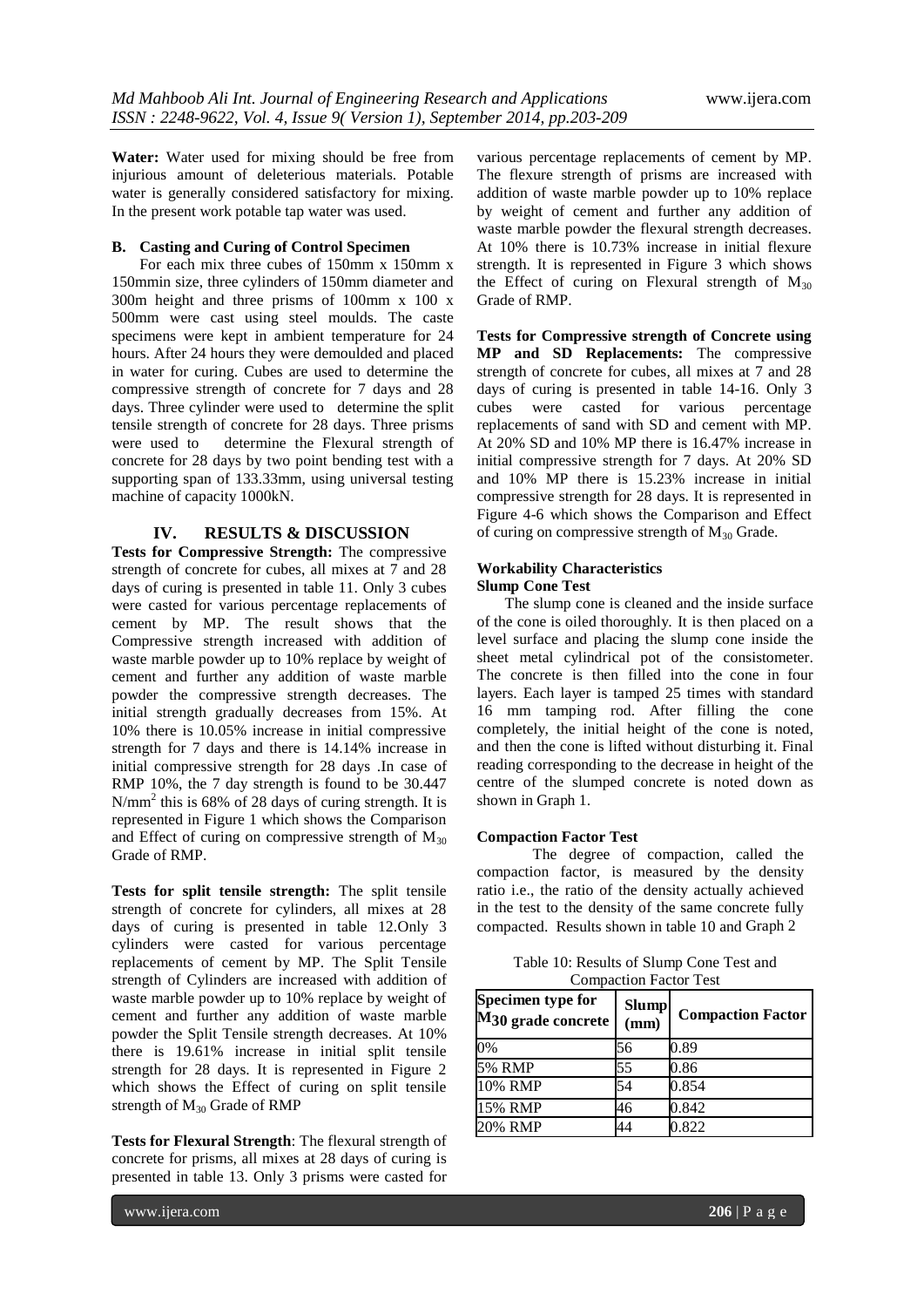

Graph 1: Slump values for various Mixes of M30 grade concrete



Graph 2: Compaction factor test for various Mixes of  $M_{30}$  grade concrete

Table 11: Compressive strength of Concrete using

|     |                               |                   | <b>RMP</b>                          |                       |              |                                            | $\cdots$          |                            |                         |
|-----|-------------------------------|-------------------|-------------------------------------|-----------------------|--------------|--------------------------------------------|-------------------|----------------------------|-------------------------|
| SI. | replac                        | of<br>days        | Avg.                                | Compre                | 3            | 20% MP                                     | 28-days           | 75.5                       | 37.2                    |
| NO  | ement<br>of                   | curing            | Load<br>(tested                     | ssive<br>strengt      |              | Table 15: Compressive strength of Concrete |                   |                            |                         |
|     | cemen<br>by<br>t<br><b>MP</b> |                   | 3<br><b>on</b><br>cubes)in<br>tones | h<br>in<br>$N\$ {mm2} | SI.<br>NO    | replace<br>ment of<br>cement               | days of<br>curing | Avg.<br>Load<br>(tested on | Comp<br>ssive<br>streng |
|     |                               | 7-days            | 62.91667                            | 27.431                |              | by MP                                      |                   | 3 cubes)in<br>tones        | in<br>$N\$              |
| 1   | 0%                            | 28-days<br>7-days | 88<br>64.58333                      | 38.368<br>28.158      |              | 20% SD-                                    | 7-days            | 63.83333                   | 27.8                    |
| 2   | 5%                            | 28-days           | 94.25                               | 41.093                | 1            | 0% MP                                      | $28$ -days        | 93                         | 40.5                    |
|     |                               | 7-days            | 69.83333                            | 30.447                |              | $20\%$ SD-                                 | 7-days            | 66.75                      | 29.1                    |
| 3   | 10%                           | 28-days           | 102.5                               | 44.69                 | $\mathbf{2}$ | 10% MP                                     | 28-days           | 98.16667                   | 42.                     |
|     |                               | 7-days            | 57.58333                            | 25.106                |              | 20% SD-                                    | 7-days            | 59.75                      | 26.0                    |
| 4   | 15%                           | 28-days           | 84.41667                            | 36.769                | 3            | 20% MP                                     | 28-days           | 88.5                       | 38.5                    |
|     |                               | 7-days            | 53.83333                            | 23.471                |              |                                            |                   |                            |                         |
| 5   | 20%                           | 28-days           | 80.41667                            | 35.061                |              |                                            |                   |                            |                         |
|     | www.ijera.com                 |                   |                                     |                       |              |                                            |                   |                            | $207   P$ a g e         |

Table 12: Split Tensile Strength of concrete using RMP

| SI.<br>N <sub>O</sub> | replacem<br>of<br>ent<br>cement<br>by MP | days of<br>curing | Avg. Load<br>(tested on 3<br>cylinder)in<br>tones | split<br>tensile<br>strengt<br>h<br>in<br>$N\$ {mm2} |
|-----------------------|------------------------------------------|-------------------|---------------------------------------------------|------------------------------------------------------|
| 1                     | 0%                                       | 28-days           | 22.25                                             | 38.368                                               |
| 2                     | 5%                                       | 28-days           | 24.25                                             | 41.093                                               |
| 3                     | 10%                                      | 28-days           | 27.66667                                          | 44.69                                                |
| 4                     | 15%                                      | 28-days           | 23.58333                                          | 36.769                                               |
| 5                     | 20%                                      | 28-days           | 20.5                                              | 35.061                                               |

Table 13: Flexural strength of concrete using RMP

| SI.<br>NO. | replace<br>ment of<br>cement<br>by MP | days<br>of<br>curing | Avg. Load<br><i>(tested)</i><br>on<br>3 prisms)in<br>tones | <b>Flexura</b><br>strengt<br>in<br>h<br>$N\$ {mm2} |
|------------|---------------------------------------|----------------------|------------------------------------------------------------|----------------------------------------------------|
| 1          | 0%                                    | $28 -$<br>days       | 1.191                                                      | 4.674                                              |
| 2          | 5%                                    | $28 -$<br>days       | 1.304333                                                   | 5.12                                               |
| 3          | 10%                                   | $28 -$<br>days       | 1.334                                                      | 5.236                                              |
| 4          | 15%                                   | $28 -$<br>days       | 1.178667                                                   | 4.627                                              |
| 5          | 20%                                   | $28 -$<br>days       | 1.067                                                      | 4.189                                              |

Table 14: Compressive strength of Concrete

| SI.<br>N <sub>O</sub> | replace<br>ment of<br>cement<br>by MP | of<br>davs<br>curing | Avg.<br>Load<br>(tested on<br>3 cubes)in<br>tones | Com<br>streng<br>th<br>in<br>$N\$ {mm}<br>$\mathbf{2}$ |
|-----------------------|---------------------------------------|----------------------|---------------------------------------------------|--------------------------------------------------------|
|                       | 10% SD-                               | 7-days               | 55.75                                             | 24.307                                                 |
| 1                     | 0% MP                                 | 28-days              | 82.58333                                          | 36.006                                                 |
|                       | 10% SD-                               | 7-days               | 62.66667                                          | 27.413                                                 |
| $\mathfrak{D}$        | 10% MP                                | 28-days              | 92.25                                             | 40.221                                                 |
|                       | 10% SD-                               | 7-days               | 57.16667                                          | 24.924                                                 |
| 3                     | 20% MP                                | 28-days              | 75.5                                              | 37.278                                                 |

| SI.<br>NO.     | replace<br>ment of<br>cement<br>by MP | days of<br>curing | Avg.<br>Load<br>(tested on<br>3 cubes)in<br>tones | Compre<br>ssive<br>strength<br>in<br>$N \mid m2$ |
|----------------|---------------------------------------|-------------------|---------------------------------------------------|--------------------------------------------------|
|                | 20% SD-                               | 7-days            | 63.83333                                          | 27.837                                           |
| 1              | 0% MP                                 | 28-days           | 93                                                | 40.548                                           |
|                | 20% SD-                               | 7-days            | 66.75                                             | 29.103                                           |
| $\overline{2}$ | 10% MP                                | 28-days           | 98.16667                                          | 42.8                                             |
|                | 20% SD-                               | 7-days            | 59.75                                             | 26.051                                           |
| 3              | 20% MP                                | 28-days           | 88.5                                              | 38.583                                           |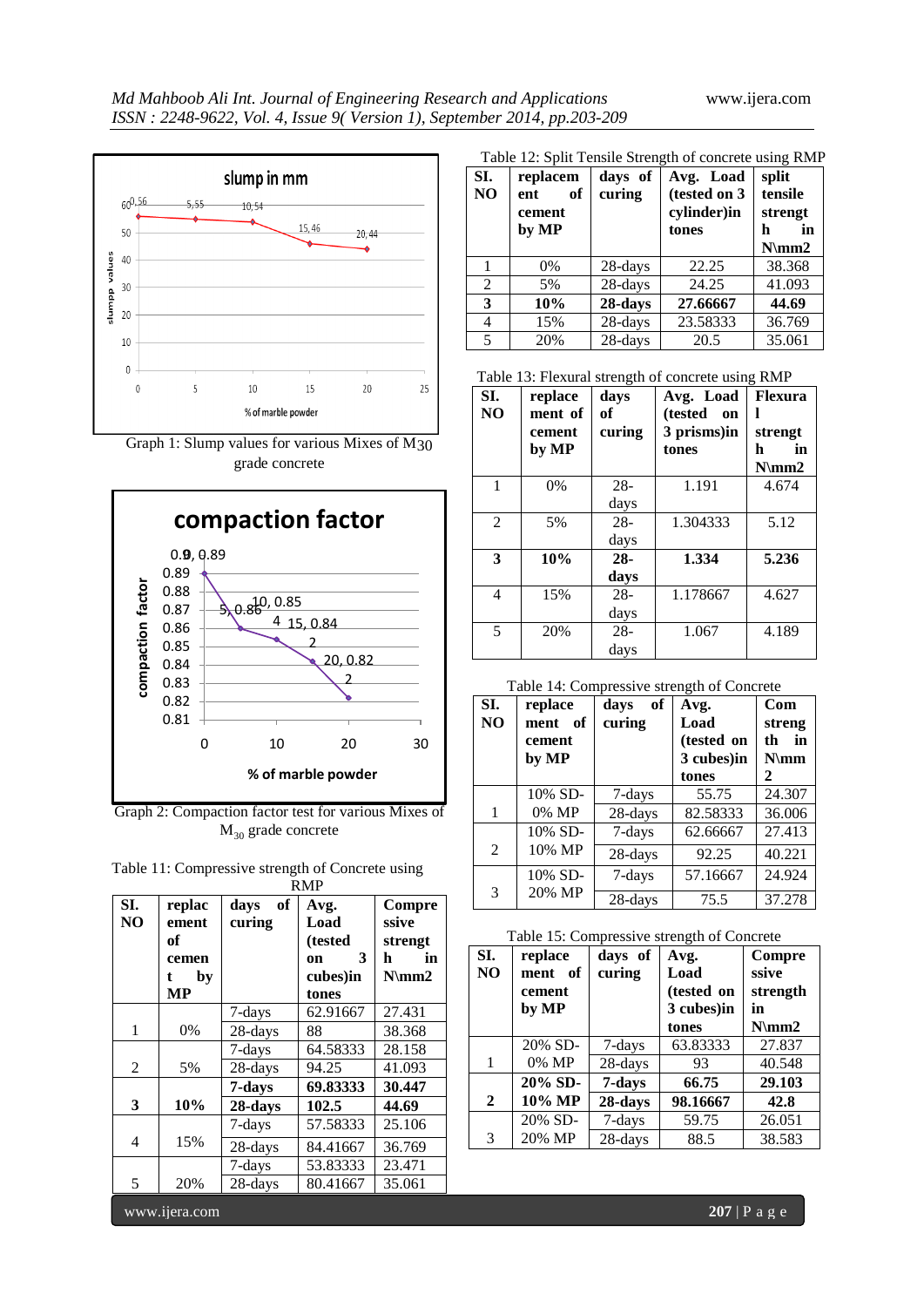*Md Mahboob Ali Int. Journal of Engineering Research and Applications* www.ijera.com *ISSN : 2248-9622, Vol. 4, Issue 9( Version 1), September 2014, pp.203-209*

| Table 16: Compressive strength of Concrete |                                       |                   |                                                                |                                                 |  |
|--------------------------------------------|---------------------------------------|-------------------|----------------------------------------------------------------|-------------------------------------------------|--|
| SI.<br>N <sub>O</sub>                      | replace<br>ment of<br>cement<br>by MP | days of<br>curing | Avg.<br>Load<br><i>(tested)</i><br>on <sub>3</sub><br>cubes)in | Comp<br>ressive<br>streng<br>th in<br>$N\$ {mm} |  |
|                                            |                                       |                   | tones                                                          | 2                                               |  |
|                                            | 30% SD-                               | 7-days            | 60.08333                                                       | 26.196                                          |  |
| 1                                          | 0% MP                                 | 28-days           | 90.5                                                           | 39.276                                          |  |
|                                            | 30% SD-                               | 7-days            | 63.91667                                                       | 27.867                                          |  |
| $\overline{2}$                             | 10% MP                                | 28-days           | 94.16667                                                       | 41.056                                          |  |
|                                            | 30% SD-                               | 7-days            | 22.58333                                                       | 9.846                                           |  |
| 3                                          | 20% MP                                | 28-days           | 78.33333                                                       | 34.153                                          |  |



Figure 1: Comparison and Effect of curing on compressive strength at 28 days



Figure 2: split tensile strength at 28 days



Figure 3: flexural strength at 28 days



Figure 4: Compressive strength of Concrete at 7 and 28 days @ 10%







## **V. CONCLUSION**

1. The Compressive strength of Cubes are increased with addition of waste marble powder up to 10% replace by weight of cement and